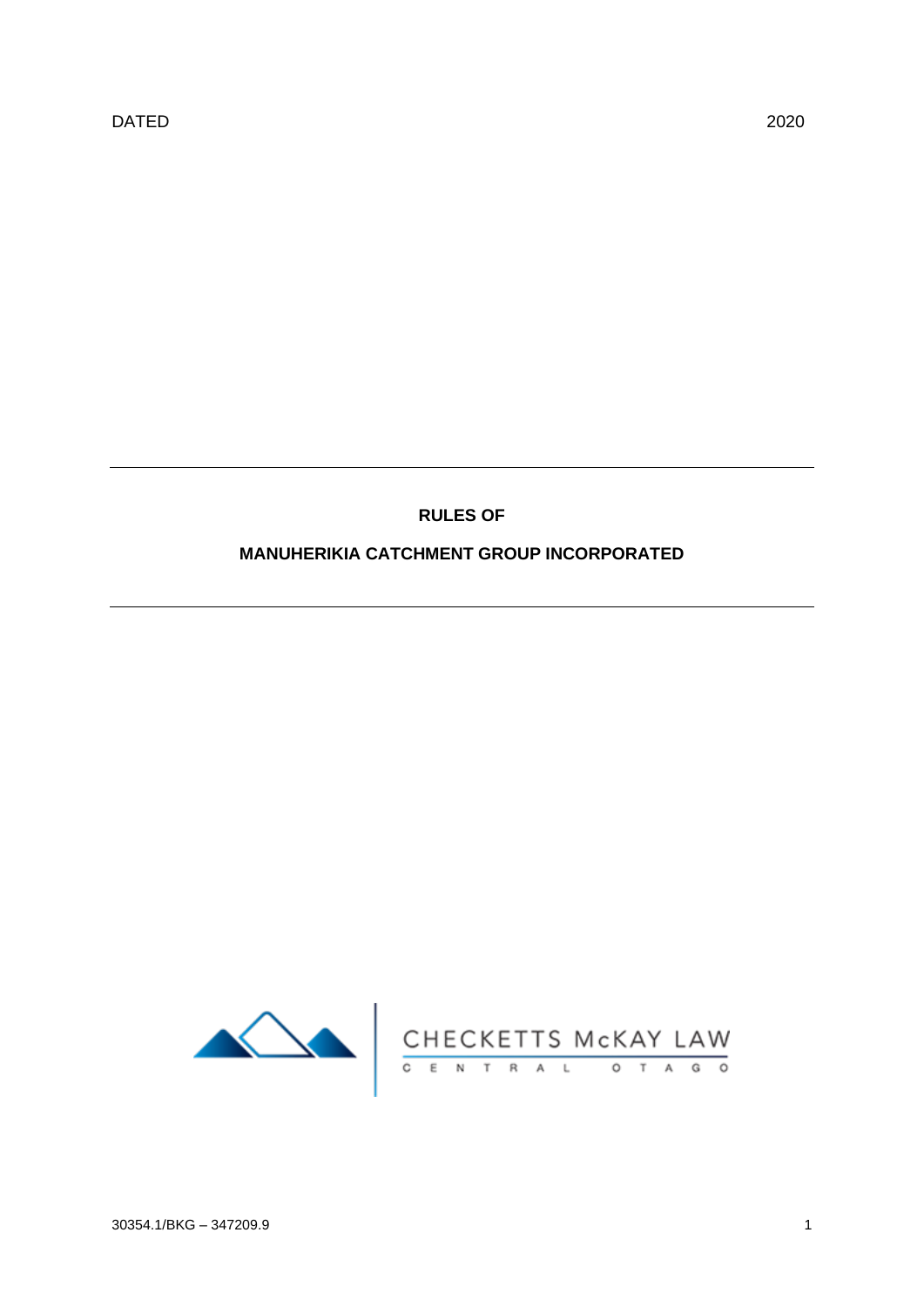## **MANUHERIKIA CATCHMENT GROUP INCORPORATED**

## **THE SOCIETY**

## **1. Name**

- 1.1. The name of the society is Manuherikia Catchment Group Incorporated ("Society").
- 1.2. The Society is constituted by resolution dated 30 June 2020.

## **2. Registered Office**

2.1. The Registered Office of the Society is 448 Lauder-Matakanui Road, RD 1, Omakau 9376.

## **3. Purposes of the Society**

- 3.1. The purposes of the Society are to:
	- (a) Develop, adopt and manage a collectively agreed Catchment Management Plan for the benefit of all members of the Society that aims to meet the requirements of the regulatory processes on permit replacement and any plan changes relevant to water access in the catchment;
	- (b) Represent the members of the Society through the permit replacement, plan change processes and ongoing river management as required;
	- (c) Promote, support and advocate for the ongoing right to abstract water from the Manuherikia Catchment;
	- (d) Identify and fill information gaps required to present a balanced proposal for Manuherikia water management for the Society Members to the regulatory assessment of permit replacements and plan changes; and
	- (e) Do all such other lawful things as are incidental or conducive to the attainment of the above objectives.
- 3.2. Pecuniary gain is not a purpose of the Society.

## **MANAGEMENT OF THE SOCIETY**

## **4. Managing Committee**

- 4.1. The Society shall have a managing committee ("Committee"), comprising the following persons:
	- (a) The Chairperson;
	- (b) The Secretary;
	- (c) The Treasurer; and
	- (d) Such other Members as the Society shall decide.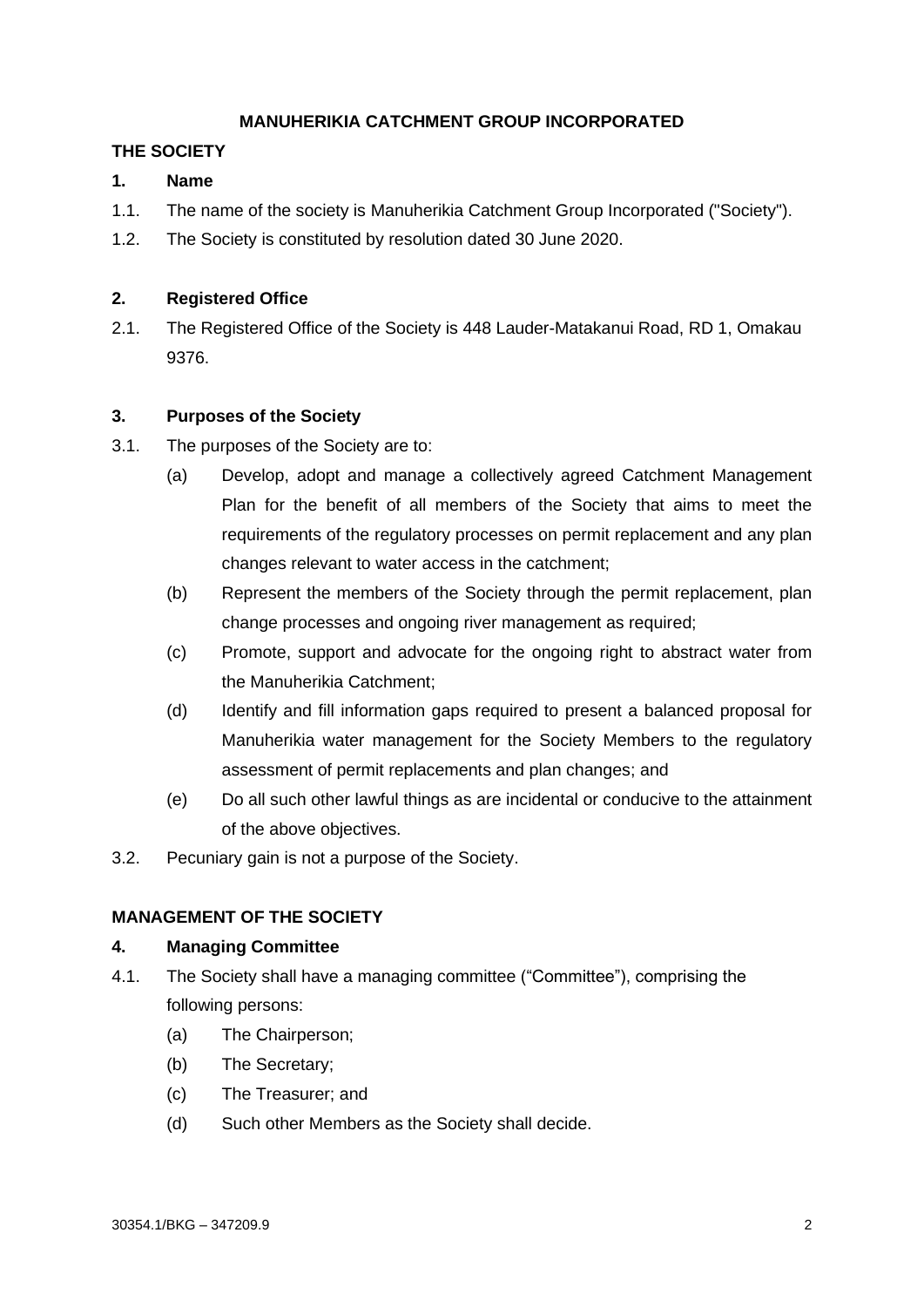- 4.2. All Committee Members shall be members of the Society and not more than one Committee Member may be an Associate Member of the Society as defined in clause [12.3\(d\).](#page-6-0)
- 4.3. There shall be a minimum of seven and a maximum of twelve Committee Members, including the Officers.

## **5. Appointment of Committee Members**

- 5.1. At a Society Meeting, the Members may decide by majority vote:
	- (a) How large the Committee will be;
	- (b) Who shall be the Chairperson, Secretary, and Treasurer;
	- (c) How long each person will be a Committee Member ("Term"), with a maximum Term of four years.

## **6. Cessation of Committee Membership**

- 6.1. Persons cease to be Committee Members when:
	- (a) They resign by giving written notice to the Committee.
	- (b) They are removed by majority vote of the Society at a Society Meeting.
	- (c) Their Term expires.
- 6.2. If a person ceases to be a Committee Member, that person must within one month give to the Committee all Society documents and property.

## **7. Nomination of Committee Members**

- 7.1. Nominations for members of the Committee shall be called for at least 28 calendar days before an Annual General Meeting. Each candidate shall be proposed and seconded in writing by Members and the completed nomination delivered to the Secretary. Nominations shall close at 5pm on the seventh working day before the Annual General Meeting. All retiring members of the Committee shall be eligible for re-election.
- 7.2. If the position of any Officer becomes vacant between Annual General Meetings, the Committee may appoint another Committee Member to fill that vacancy until the next Annual General Meeting.
- 7.3. If the position of any Committee Member becomes vacant between Annual General Meetings, the Committee may appoint another Society Member to fill that vacancy until the next Annual General Meeting.
- 7.4. If any Committee Member is absent from three consecutive meetings without leave of absence the Chairperson may declare that person's position to be vacant.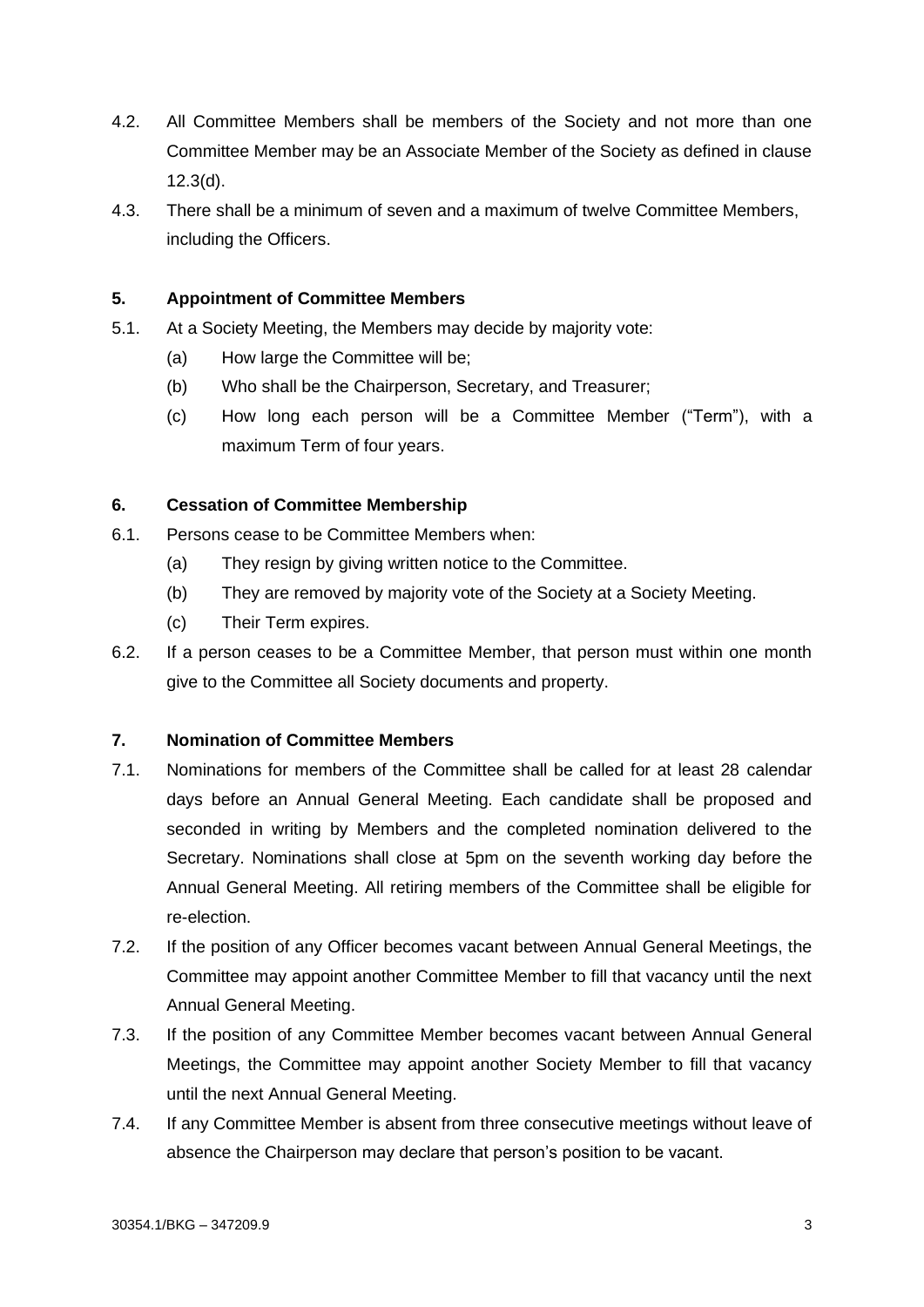## **8. Role of the Committee**

- <span id="page-3-1"></span><span id="page-3-0"></span>8.1. Subject to the rules of the Society ("Rules"), the role of the Committee is to:
	- (a) Administer, manage, and control the Society;
	- (b) Carry out the purposes of the Society, and Use Money or Other Assets to do that;
	- (c) Manage the Society's financial affairs, including approving the annual financial statements for presentation to the Members at the Annual General Meetings;
	- (d) Set accounting policies in line with generally accepted accounting practice
	- (e) Delegate responsibility and co-opt members where necessary
	- (f) Ensure that all Members follow the Rules;
	- (g) Decide how a person becomes a Member, and how a person stops being a Member;
	- (h) Decide the times and dates for Meetings, and set the agenda for Meetings;
	- (i) Decide the procedures for dealing with complaints;
	- (j) Set Membership fees, including subscriptions and levies;
	- (k) Make regulations.
- 8.2. The Committee has all of the powers of the Society, unless the Committee's power is limited by these Rules, or by a majority decision of the Society.
- 8.3. All decisions of the Committee shall be by a majority vote. In the event of an equal vote, the matter at hand shall be discussed further at the same or a subsequent meeting of the Committee Members and voted on again if required.
- 8.4. Decisions of the Committee bind the Society, unless the Committee's power is limited by these Rules or by a majority decision of the Society.

## **9. Roles of Committee Members**

- 9.1. The Chairperson is responsible for:
	- (a) Ensuring that the Rules are followed;
	- (b) Convening Meetings and establishing whether or not a quorum (not less than half of the Committee) is present;
	- (c) Chairing Meetings, deciding who may speak and when;
	- (d) Overseeing the operation of the Society;
	- (e) Providing a report on the operations of the Society at each Annual General Meeting.
- 9.2. The Secretary is responsible for:
	- (a) Recording the minutes of Meetings;
	- (b) Keeping the Register of Members;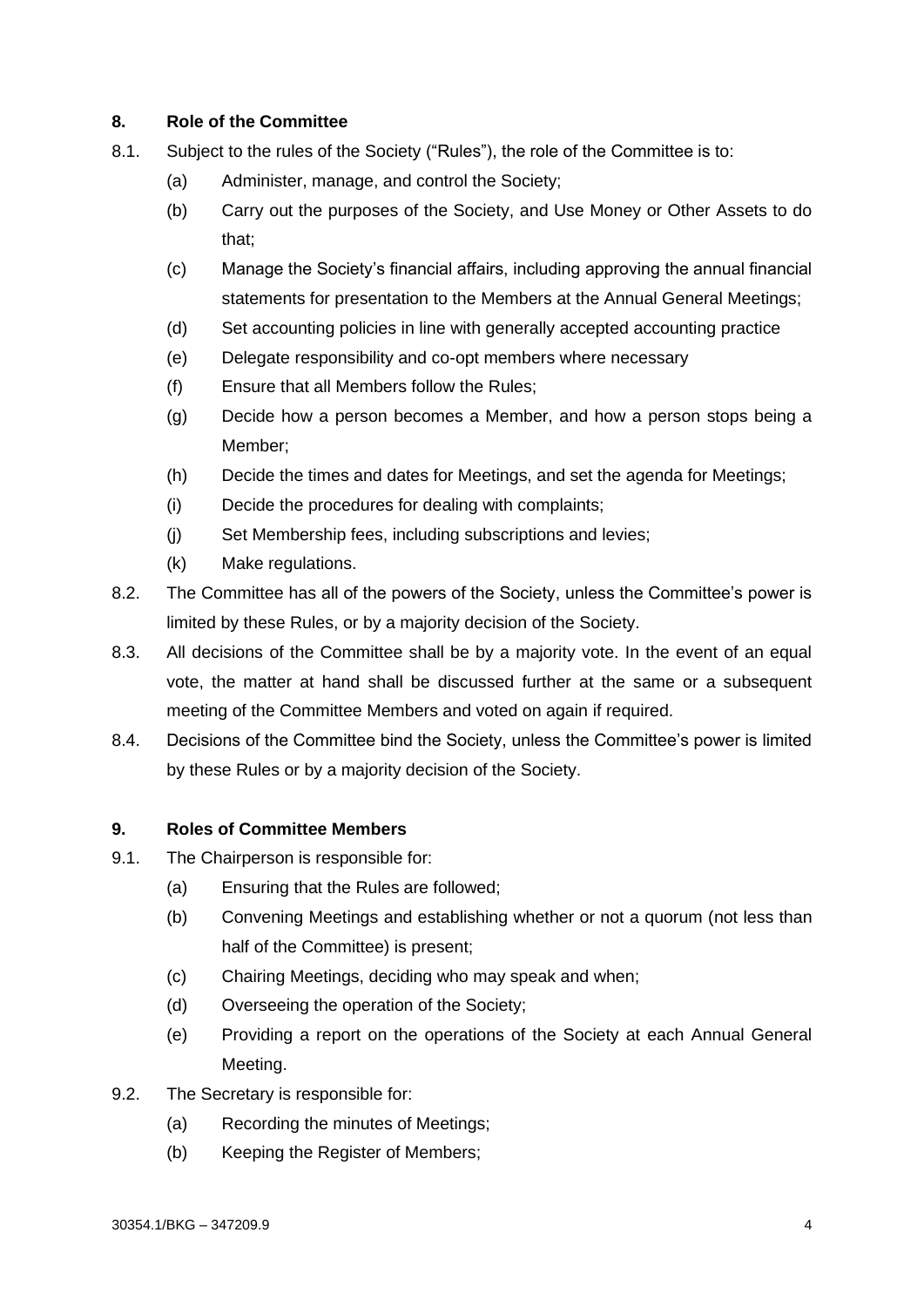- (c) Calling for nominations for Committee elections at the Annual General Meeting;
- (d) Holding the Society's records, documents, and books except those required for the Treasurer's function;
- (e) Receiving and replying to correspondence as required by the Committee;
- (f) Forwarding the annual financial statements for the Society to the Registrar of Incorporated Societies upon their approval by the Members at an Annual General Meeting.
- (g) Advising the Registrar of Incorporated Societies of any rule changes;
- <span id="page-4-1"></span><span id="page-4-0"></span>9.3. The Treasurer is responsible for:
	- (a) Keeping proper accounting records of the Society's financial transactions to allow the Society's financial position to be readily ascertained;
	- (b) Preparing draft annual financial statements to be presented to the Reviewer in accordance with clause [22;](#page-8-0)
	- (c) Presenting the finalised annual financial statements referred to in clause [9.3](#page-4-0)[\(b\)](#page-4-1) at each Annual General Meeting. These statements should be prepared in accordance with the Societies' accounting policies (see [8.1](#page-3-0)[\(d\)\)](#page-3-1).
	- (d) Providing a financial report at each Annual General Meeting;
	- (e) Providing financial information to the Committee as the Committee determines.

## **10. Committee Meetings**

- 10.1. Committee meetings may be held via video or telephone conference, or other formats as the Committee may decide.
- 10.2. A Committee Meeting must have no less than half of the Committee Members present to proceed. Committee Members may be present by way of an audio visual meeting via means such as (but not limited to) FaceTime or Zoom.
- 10.3. If a Committee Member is unable to attend a Committee Meeting, that Committee Member may nominate a Society Member to attend the Committee Meeting in their place.
- 10.4. The Chairperson shall chair Committee Meetings, or if the Chairperson is absent, the Committee shall elect a Committee Member to chair that meeting.
- 10.5. Decisions of the Committee shall be by majority vote.
- 10.6. Only Committee Members present at a Committee Meeting may vote at that Committee Meeting.
- 10.7. Subject to these Rules, the Committee may regulate its own practices.
- 10.8. The Chairperson or his nominee shall adjourn the meeting if necessary.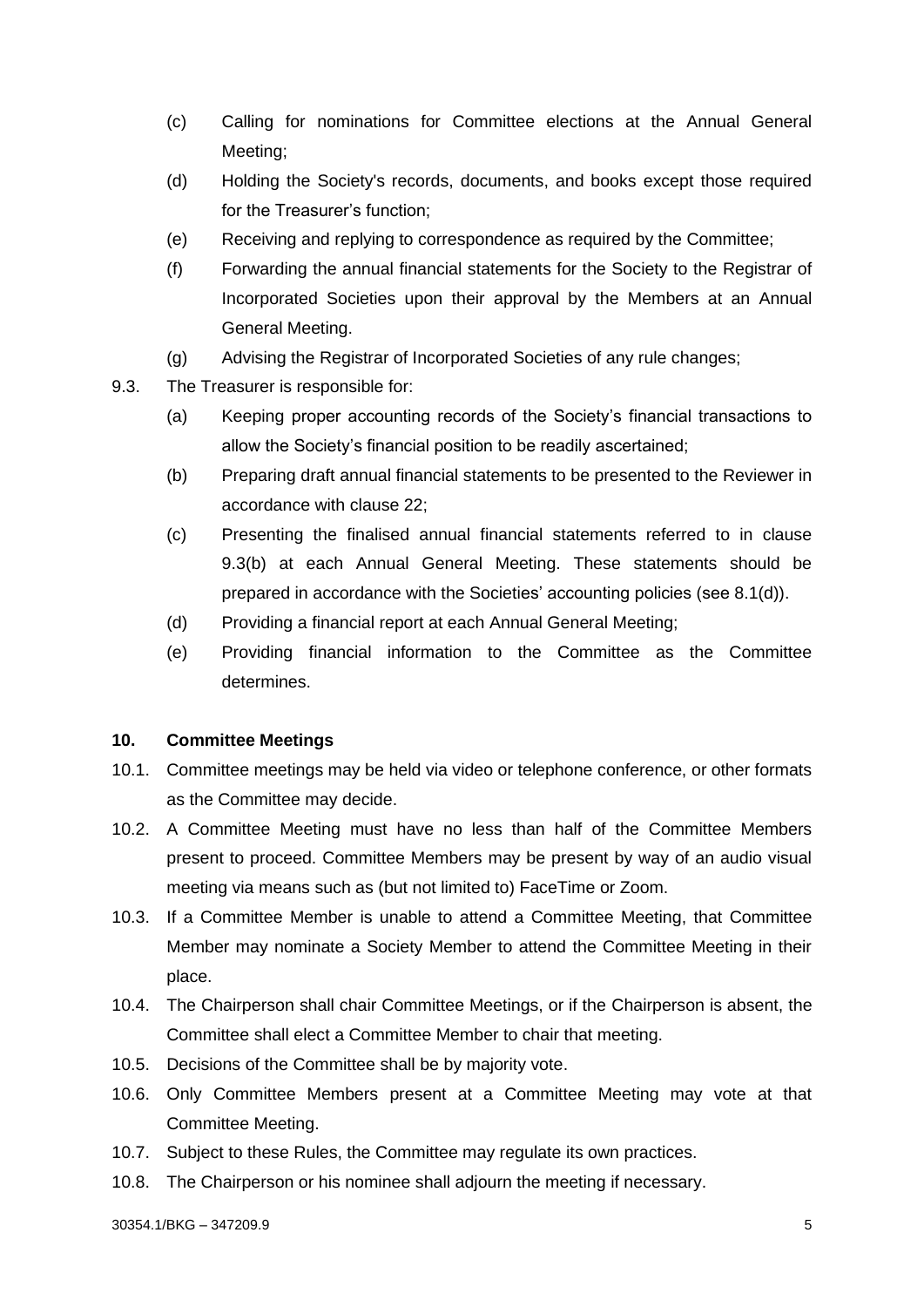10.9. Adjourned Meetings: If within half an hour after the time appointed for a meeting a quorum is not present the meeting, if convened upon requisition of members, shall be dissolved; in any other case it shall stand adjourned to a day, time and place determined by the Chairperson of the Society, and if at such adjourned meeting a quorum is not present the meeting shall be dissolved without further adjournments. The Chairperson may with the consent of any Society Meeting adjourn the same from time to time and from place to place but no business shall be transacted at any adjourned meeting other than the business left unfinished at the meeting from which the adjournment took place.

### **11. Indemnity**

- 11.1. No Committee Member shall be liable for the acts or defaults of any other Committee Member or any loss occasioned by another Committee Member, unless occasioned by their wilful default or by their wilful acquiescence.
- 11.2. The Committee and the Committee Members shall be indemnified by the Society for all liabilities and costs incurred by them in the proper performance of the functions and duties, other than as a result of their wilful default.

#### **SOCIETY MEMBERSHIP**

#### **12. Types of Members**

- 12.1. Membership may comprise different classes of membership as decided by the Society from time to time.
- 12.2. Members have the rights and responsibilities set out in these Rules.
- 12.3. As at the commencement of the Society, the Society has four classes of membership as follows:
	- (a) Ordinary Member: a person or entity who holds at least one numbered current consent issued by the Otago Regional Council to extract irrigation water from the catchments.
	- (b) Scheme Shareholder Member: a person or entity who holds an agreement to take water supplied by an irrigation company or society that holds at least one numbered current consent issued by the Otago Regional Council to extract irrigation water from the catchments;
	- (c) Corporate Member: an irrigation company or society that holds at least one numbered current consent issued by the Otago Regional Council to extract irrigation water from the catchments for the purpose of reticulating water for supply to its shareholders; and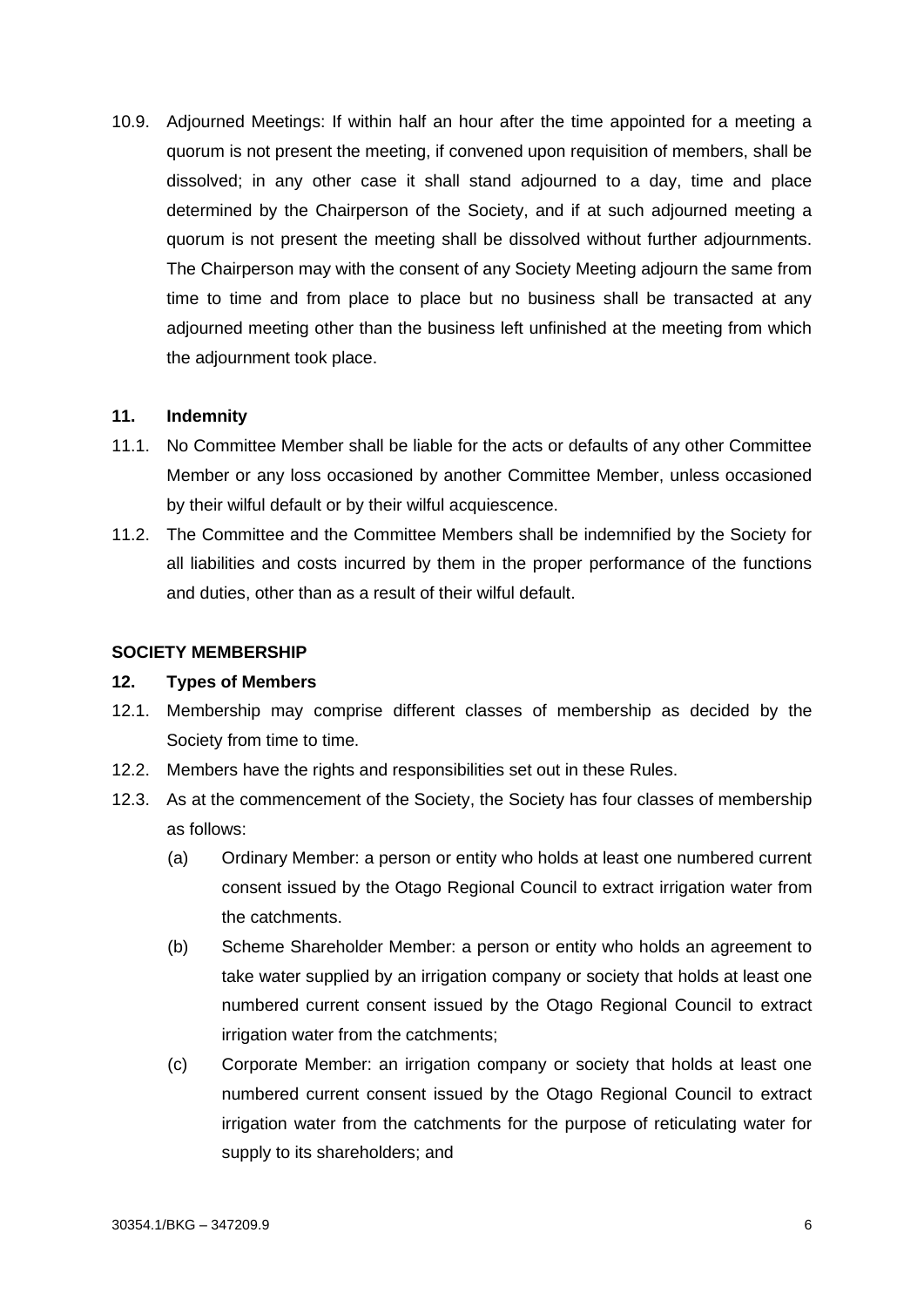<span id="page-6-0"></span>(d) Associate Member: any person or entity that has an interest in water management within catchments but who does not have a numbered current consent issued by the Otago Regional Council to extract irrigation water from the catchments or an agreement to take water supplied by an irrigation company.

### **13. Voting rights of Members**

- 13.1. The different classes of membership shall have the following voting rights:
	- (a) An Ordinary Member shall have a single vote;
	- (b) A Scheme Shareholder Member shall not have any voting rights;
	- (c) A Corporate Member shall have voting rights in accordance with a scale of votes dependent on water use, to be determined by the Society and before the commencement of any Society Meeting shall nominate a person to exercise the Corporate Members rights to vote; and
	- (d) An Associate Member shall not have any voting rights.

## **14. Admission of Members**

- 14.1. To become a Member, a person ("Applicant") must:
	- (a) Complete an application form, if the Rules, Bylaws or Committee requires this; and
	- (b) Supply any other information the Committee requires including but not limited to the details of any consent held by the Applicant.
- 14.2. The Committee may interview the Applicant when it considers Membership applications.
- 14.3. The Committee shall have complete discretion when it decides whether or not to allow the Applicant to become a Member. The Committee shall advise the Applicant of its decision, and that decision shall be final.

## **15. The Register of Members**

- 15.1. The Secretary shall keep a register of Members ("Register"), which shall contain the names, the postal and email addresses, telephone numbers and Otago Regional Council consent number(s) of all Members, and the dates at which they became Members.
- 15.2. If a Member's contact details change, that Member shall give the new postal or email address or telephone number to the Secretary.
- 15.3. Each Member shall provide such other details as the Committee requires.
- 15.4. Members shall have reasonable access to the Register of Members.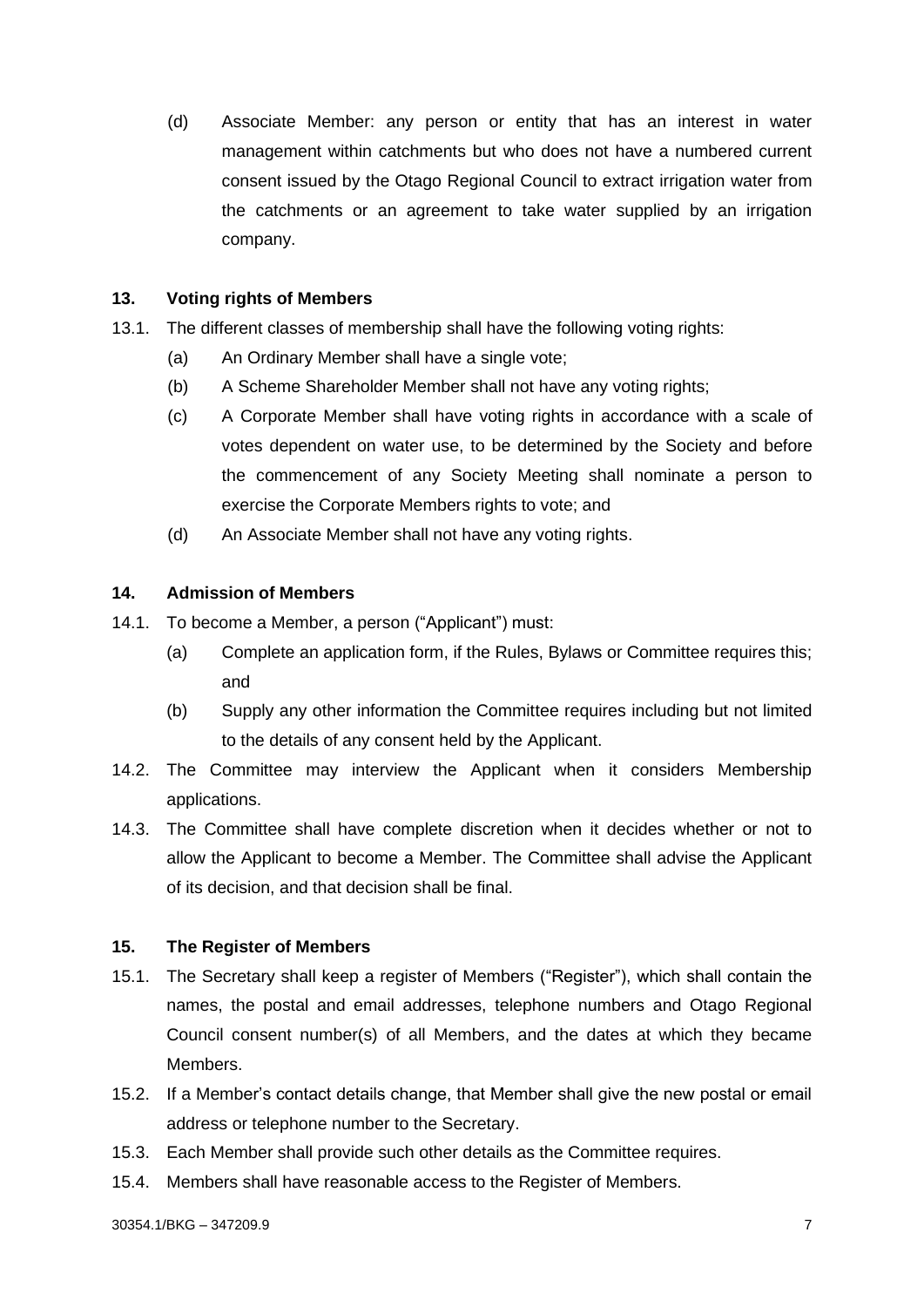## **16. Cessation of Membership**

- 16.1. Any Member may resign by giving written notice to the Secretary.
- 16.2. Membership terminated in the following way:
	- (a) If, for any reason whatsoever, the Committee is of the view that a Member is breaching the Rules or acting in a manner inconsistent with the purposes of the Society, the Committee may give written notice of this to the Member ("Committee's Notice"). The Committee's Notice must:
		- (i) Explain how the Member is breaching the Rules or acting in a manner inconsistent with the purposes of the Society;
		- (ii) State what the Member must do in order to remedy the situation; or state that the Member must write to the Committee giving reasons why the Committee should not terminate the Member's Membership.
		- (iii) State that if, within 14 days of the Member receiving the Committee's Notice, the Committee is not satisfied, the Committee may in its absolute discretion immediately terminate the Member's Membership.
		- (iv) State that if the Committee terminates the Member's Membership, the Member may appeal to the Society.
	- (b) Fourteen days after the Member received the Committee's Notice, the Committee may in its absolute discretion by majority vote terminate the Member's Membership by giving the Member written notice ("Termination Notice"), which takes immediate effect. The Termination Notice must state that the Member may appeal to the Society at the next Meeting by giving written notice to the Secretary ("Member's Notice") within 14 days of the Member's receipt of the Termination Notice.
	- (c) If the Member gives the Member's Notice to the Secretary, the Member will have the right to be fairly heard at a Society Meeting held within the following 90 days. If the Member chooses, the Member may provide the Secretary with a written explanation of the events as the Member sees them ("Member's Explanation"), and the Member may require the Secretary to give the Member's Explanation to every other Member within 7 days of the Secretary receiving the Member's Explanation. If the Member is not satisfied that the other Society Members have had sufficient time to consider the Member's Explanation, the Member may defer his or her right to be heard until the following Society Meeting.
	- (d) When the Member is heard at a Society Meeting, the Society may question the Member and the Committee Members.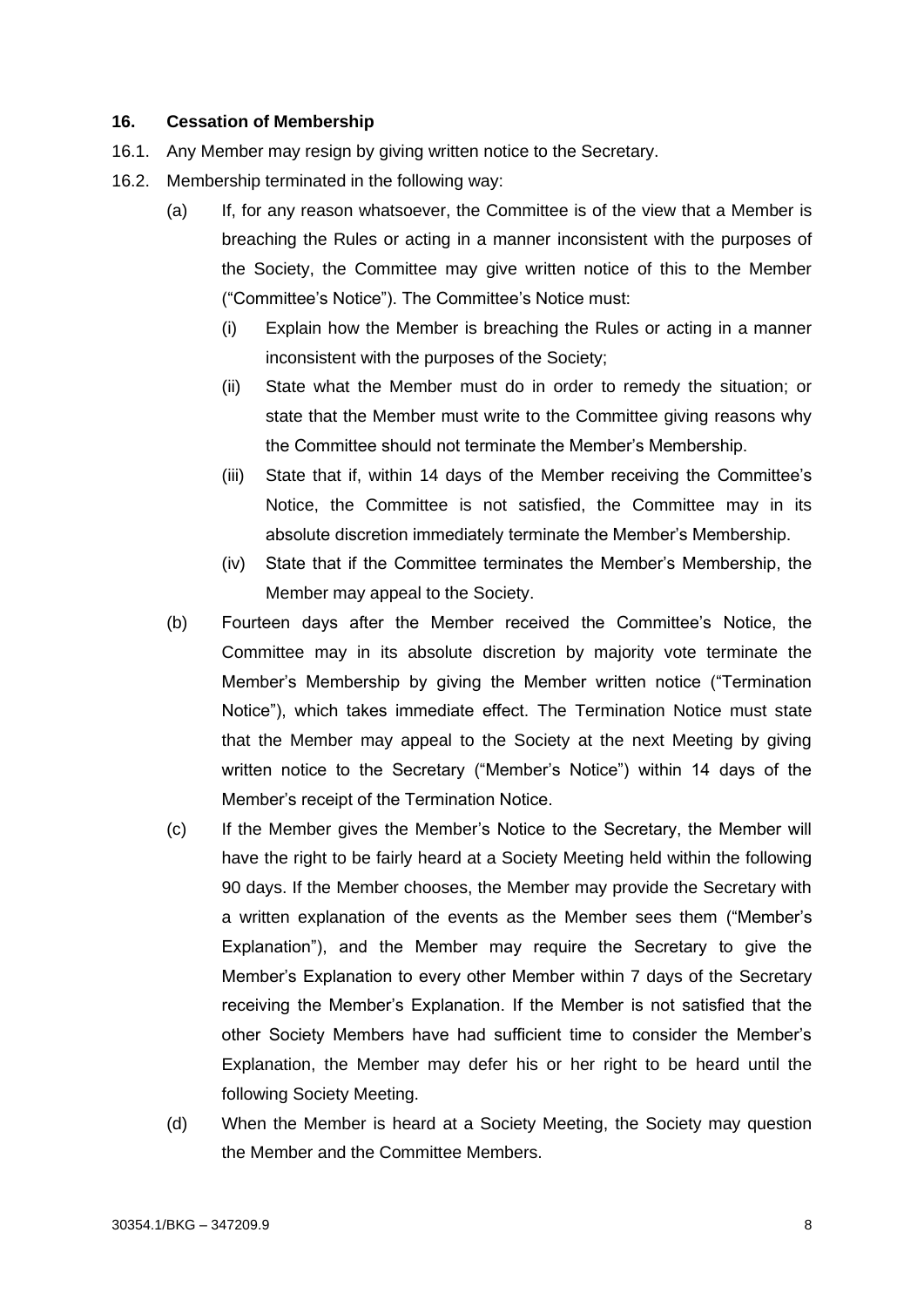(e) The Society shall then by majority vote decide whether to let the termination stand, or whether to reinstate the Member. The Society's decision will be final.

## **17. Obligations of Members**

17.1. All Members (and Committee Members) shall promote the purposes of the Society and shall do nothing to bring the Society into disrepute.

## **MONEY AND OTHER ASSETS OF THE SOCIETY**

## **18. Use of Money and Other Assets**

- 18.1. The Society may only Use Money and Other Assets if:
	- (a) It is for a purpose of the Society;
	- (b) It is not for the sole personal or individual benefit of any Member; and
	- (c) That Use has been approved by either the Committee or by majority vote of the Society.

## **19. Joining Fees, Subscriptions and Levies**

19.1. If any Member does not pay a Subscription or levy by the date set by the Committee or the Society, the Secretary will give written notice that, unless the arrears are paid by a nominated date, the Membership will be terminated. After that date, the Member shall (without being released from the obligation of payment of any sums due to the Society) have no Membership rights and shall not be entitled to participate in any Society activity.

## **20. Additional Powers**

- 20.1. The Society may:
	- (a) Employ people for the purposes of the Society;
	- (b) Exercise any power a trustee might exercise;
	- (c) Invest in any investment that a trustee might invest in;

## **21. Financial Year**

21.1. The financial year of the Society begins on 1 July of every year and ends on 30 June of the next year.

## <span id="page-8-0"></span>**22. Assurance on the Financial Statements**

22.1. The Society shall appoint a suitably qualified person to review the annual financial statements of the Society ("Reviewer"). The Reviewer shall conduct an examination with the objective of providing a report that nothing has come to the Reviewer's attention to cause the Reviewer to believe that the financial information is not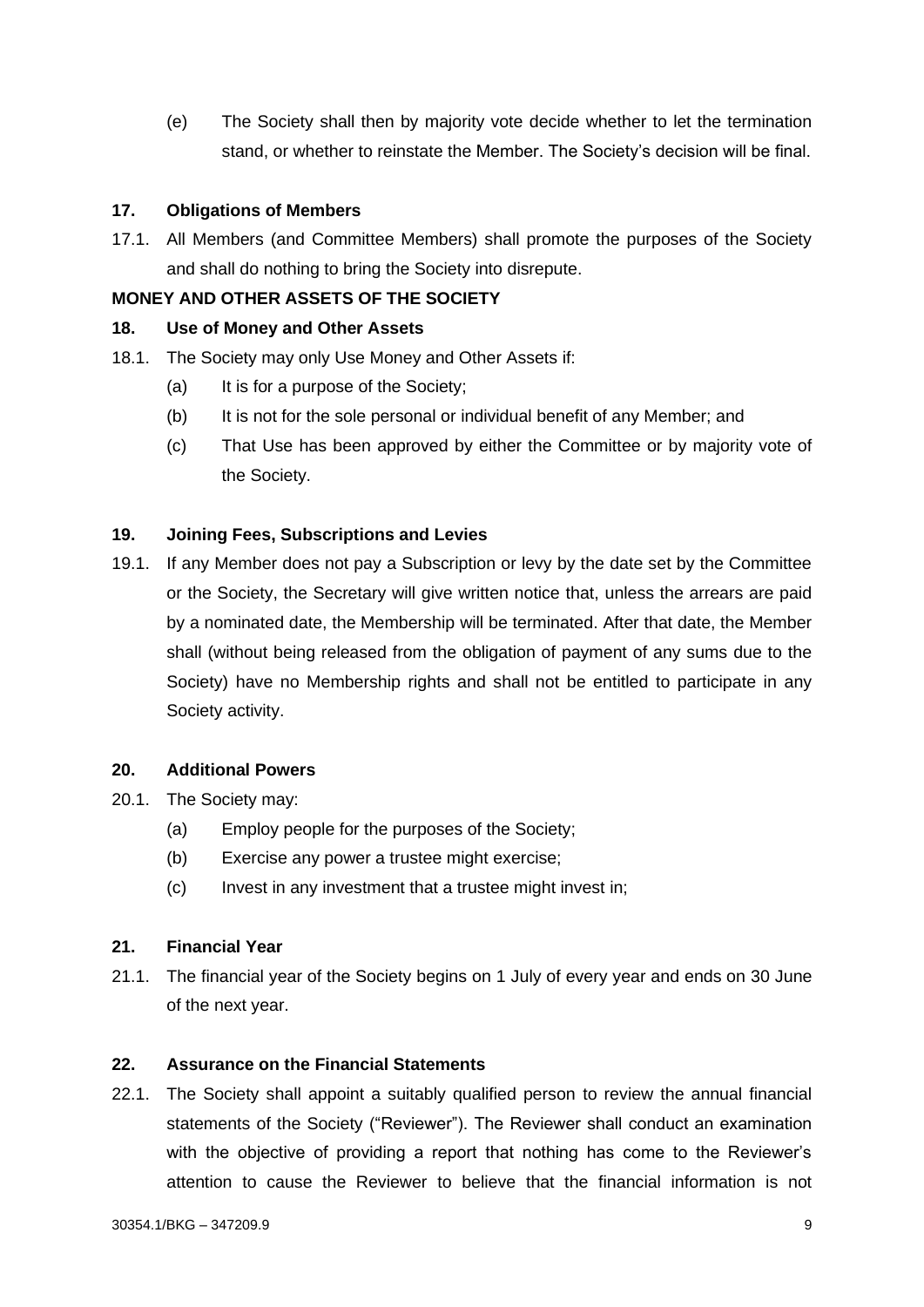presented in accordance with the Society's accounting policies. The Reviewer must be a suitably qualified person, and must not be a member of the Committee, or an employee of the Society. If the Society appoints a Reviewer who is unable to act for some reason, the Committee shall appoint another Reviewer as a replacement.

- 22.2. The Committee is responsible to provide the Reviewer with:
	- (a) Access to all information of which the Committee is aware that is relevant to the preparation of the financial statements such as records, documentation and other matters;
	- (b) Additional information that the reviewer may request from the Committee for the purpose of the review; and
	- (c) Reasonable access to persons within the Society from whom the reviewer determines it necessary to obtain evidence.

# **CONDUCT OF MEETINGS**

## **23. Society Meetings**

- 23.1. A Society Meeting is either an Annual General Meeting or a Special General Meeting.
- 23.2. The Annual General Meeting shall be held once every year no later than five months after the Society's balance date. The Committee shall determine when and where the Society shall meet within those dates.
- 23.3. Special General Meetings:
	- (a) May be called by the Committee; or
	- (b) If the Secretary receives a written request signed by at least 12 voting Members of the Society, the Committee must call a Special General Meeting.
- 23.4. The Secretary shall:
	- (a) Give all Members at least 5 working days Written Notice of the business to be conducted at any Society Meeting;
	- (b) Additionally, the Secretary will provide, as appropriate:
		- (i) A copy of the Chairperson's Report on the Society's operations and of the reviewed Annual Financial Statements as approved by the Committee;
		- (ii) A list of Nominees for the Committee, and information about those Nominees if it has been provided. (The Secretary must not provide Members with information exceeding one side of an A4 sheet of paper per Nominee);
		- (iii) Notice of any motions and the Committee's recommendations about those motions.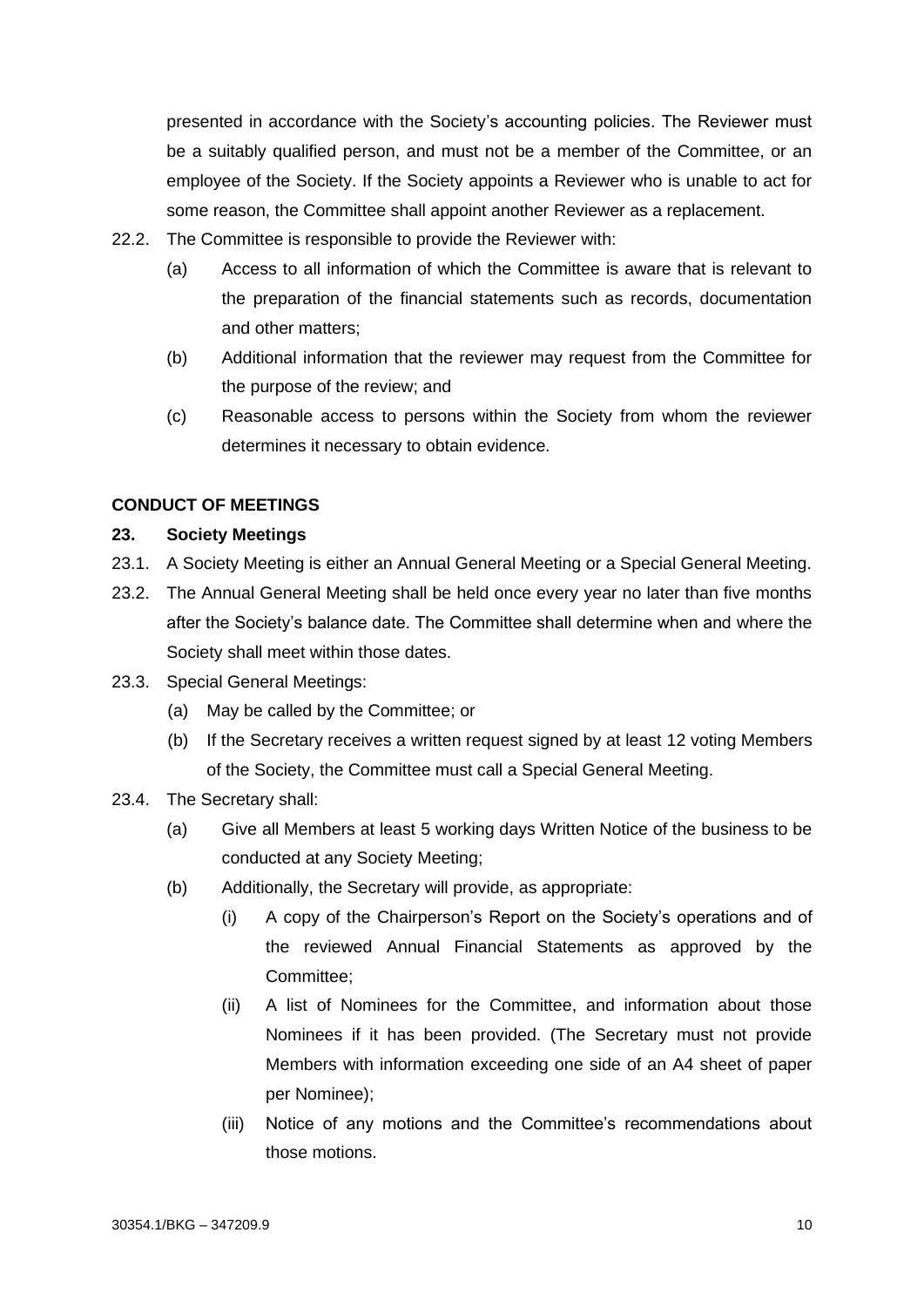If the Secretary has sent a notice to all Members in good faith, the Meeting and its business will not be invalidated simply because one or more Members do not receive the notice.

- 23.5. All Members may attend and vote at Society Meetings.
- 23.6. No Society Meeting may be held unless at least 20 voting Members of the Society attend. (This will constitute a quorum.)
- 23.7. All Society Meetings shall be chaired by the Chairperson. If the Chairperson is absent, the Society shall elect another Committee Member to Chairperson that meeting.
- 23.8. On any given motion at a Society Meeting, the Chairperson shall in good faith determine whether to vote by:
	- (a) Voices;
	- (b) Show of hands; or
	- (c) Secret ballot.

However, if any Member demands a secret ballot before a vote by voices or show of hands has begun, voting must be by secret ballot.

- 23.9. The business of an Annual General Meeting shall be:
	- (a) Receiving any minutes of the previous Society's Meeting(s);
	- (b) The Chairperson's report on the business of the Society;
	- (c) The Treasurer's report on the finances of the Society, and the Annual Financial Statements;
	- (d) Election of Committee Members;
	- (e) Motions to be considered;
	- (f) General business.
- 23.10. The Chairperson or his nominee shall adjourn the meeting if necessary.
- 23.11. Adjourned Meetings: If within half an hour after the time appointed for a meeting a quorum is not present the meeting, if convened upon requisition of members, shall be dissolved; in any other case it shall stand adjourned to a day, time and place determined by the Chairperson of the Society, and if at such adjourned meeting a quorum is not present the meeting shall be dissolved without further adjournments. The Chairperson may with the consent of any Society Meeting adjourn the same from time to time and from place to place but no business shall be transacted at any adjourned meeting other than the business left unfinished at the meeting from which the adjournment took place.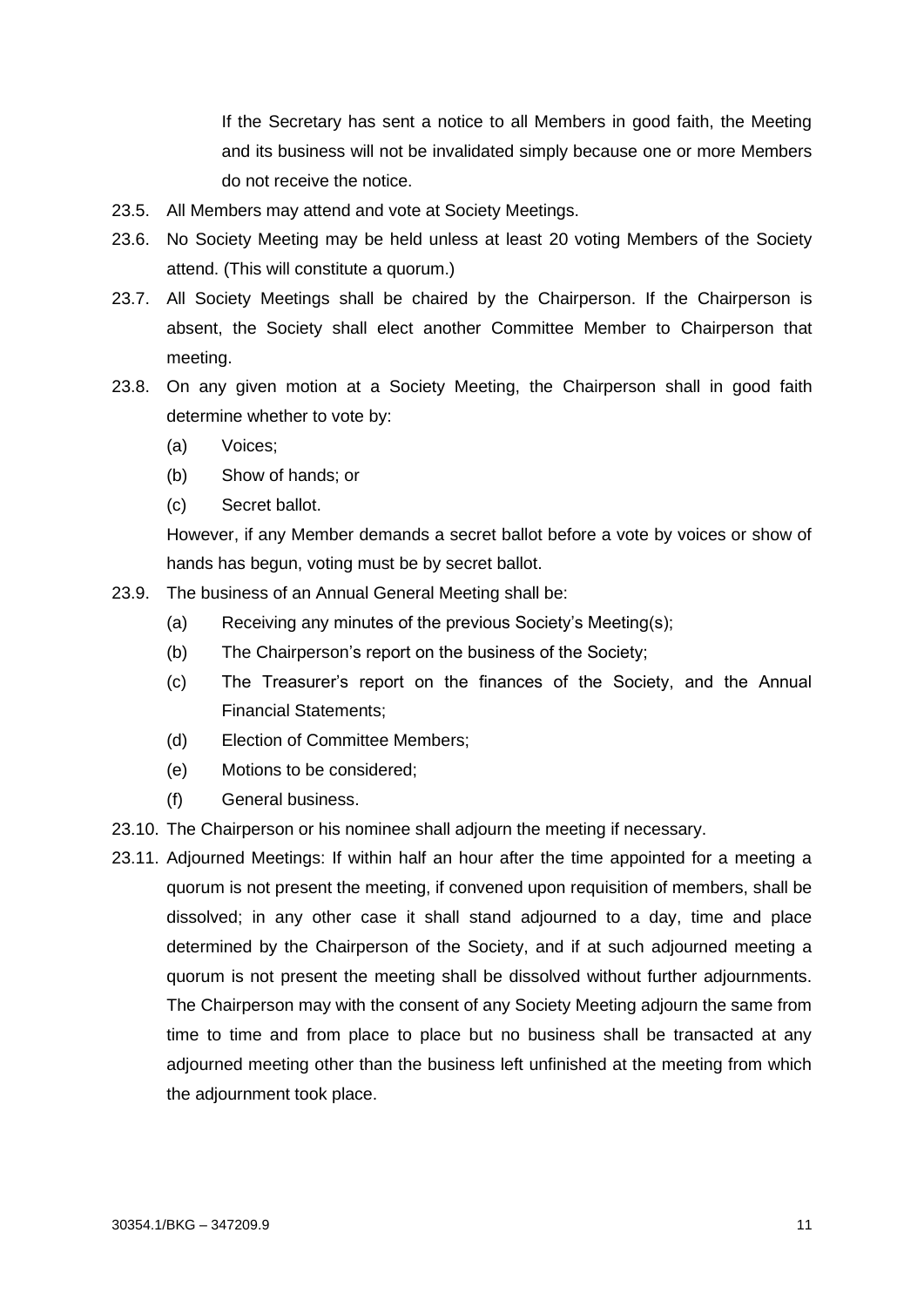#### **24. Motions at Society Meetings**

- 24.1. Any Member may request that a motion be voted on ("Member's Motion") at a particular Society Meeting, by giving written notice to the Secretary at least 28 days before that meeting. The Member may also provide information in support of the motion ("Member's Information"). The Committee may in its absolute discretion decide whether or not the Society will vote on the motion. However, if the Member's Motion is signed by at least 12 voting Member of the Society:
	- (a) It must be voted on at the Society Meeting chosen by the Member; and
	- (b) The Secretary must give the Member's Information to all Members at least 5 working days before the Society Meeting chosen by the Member; or
	- (c) If the Secretary fails to do this, the Member has the right to raise the motion at the following Society Meeting.
- 24.2. The Committee may also decide to put forward motions for the Society to vote on ("Committee Motions") which shall be suitably notified.

### **COMMON SEAL**

### **25. Common seal**

- 25.1. The Committee shall provide a common seal for the Society and may from time to time replace it with a new one.
- 25.2. The Secretary shall have custody of the common seal, which shall only be used by the authority of the Committee. Every document to which the common seal is affixed shall be signed by the Chairperson and countersigned by the Secretary or a member of the Committee.

## **ALTERING THE RULES**

#### **26. Altering the Rules**

- 26.1. The Society may alter or replace these Rules at a Society Meeting by a resolution passed by at least 75% of those Members present and voting.
- 26.2. Any proposed motion to amend or replace these Rules shall be signed by at least 12 voting Members of the Society and given in writing to the Secretary at least 28 days before the Society Meeting at which the motion is to be considered and accompanied by a written explanation of the reasons for the proposal.
- 26.3. At least 14 days before the General Meeting at which any Rule change is to be considered the Secretary shall give to all Members written notice of the proposed motion, the reasons for the proposal, and any recommendations the Committee has.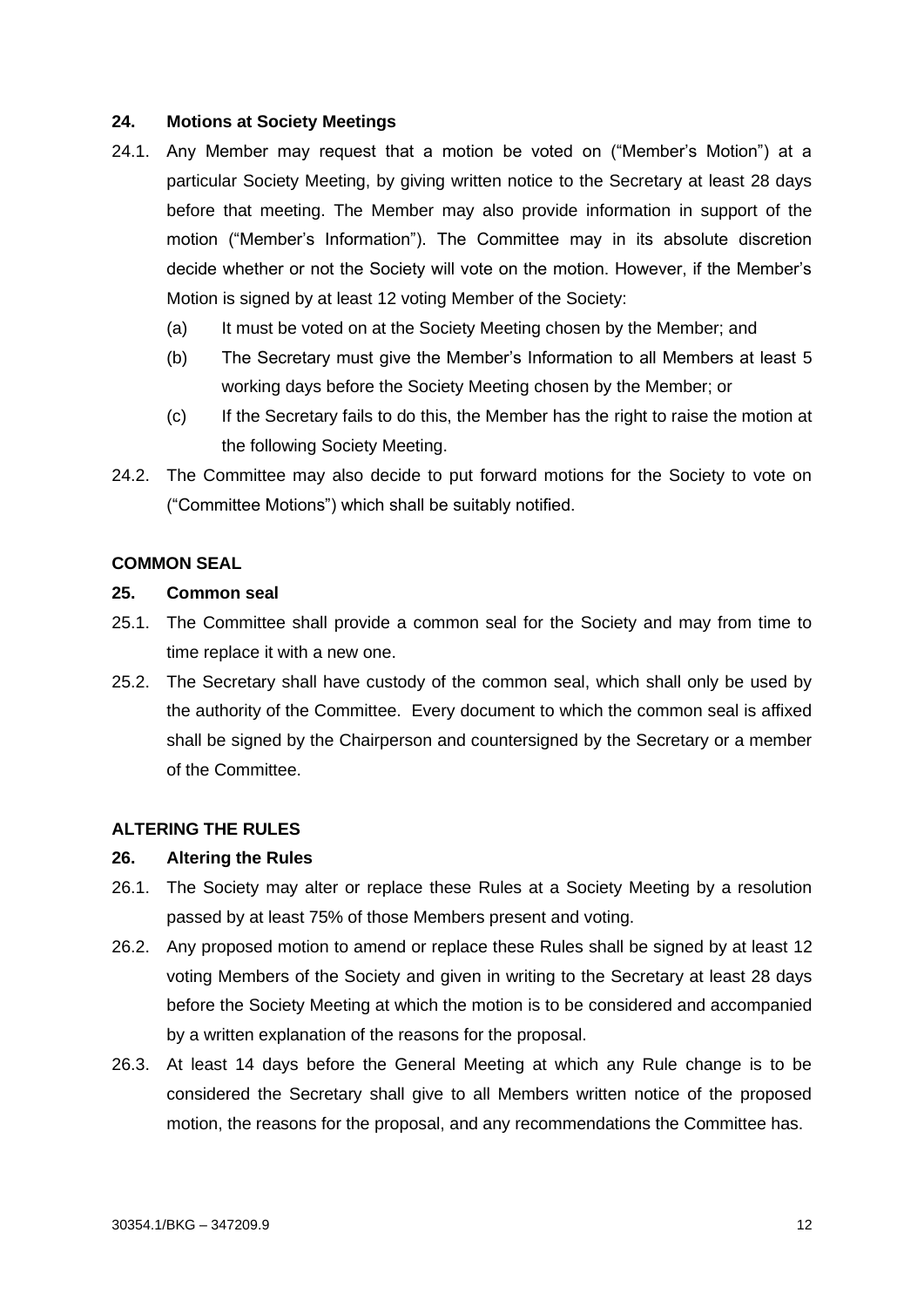- 26.4. When a Rule change is approved by a General Meeting no Rule change shall take effect until the Secretary has filed the changes with the Registrar of Incorporated Societies.
- 26.5. No addition to or alteration of the aims, personal benefit clause or the winding up clause shall be made which affects the non-profit deduction. The provisions and effect of this clause shall not be removed from this document and shall be included an implied into a document replacing this document.

## **BYLAWS**

## **27. Bylaws to govern the Society**

27.1. The Committee may from time-to-time make, alter or rescind bylaws for the general management of the society, so long as these are not repugnant to these rules or to the provisions of law. All such bylaws shall be binding on members of the Society. A copy of the bylaws for the time being shall be available for inspection by any member on request to the Secretary.

### **WINDING UP**

### **28. Winding up**

- 28.1. If the Society is wound up:
	- (a) The Society's debts, costs and liabilities shall be paid;
	- (b) Surplus Money and Other Assets of the Society may be disposed of:
		- (i) By resolution; or
		- (ii) According to the provisions in the Incorporated Societies Act 1908; but
	- (c) No distribution may be made to any Member;
	- (d) The surplus Money and Other Assets shall be distributed to:
		- (i) Any territorial authority, society or other organisation with similar charitable purposes within the then current Central Otago District Council boundary as shall be determined by the Members at a Society meeting prior to such dissolution.

## **DEFINITIONS**

## **29. Definitions and Miscellaneous matters**

- 29.1. In these Rules:
	- (a) "Majority vote" means votes made up of at least half of the votes of Members who are present at a Meeting and who are entitled to vote and voting at that Meeting upon a resolution put to that Meeting.